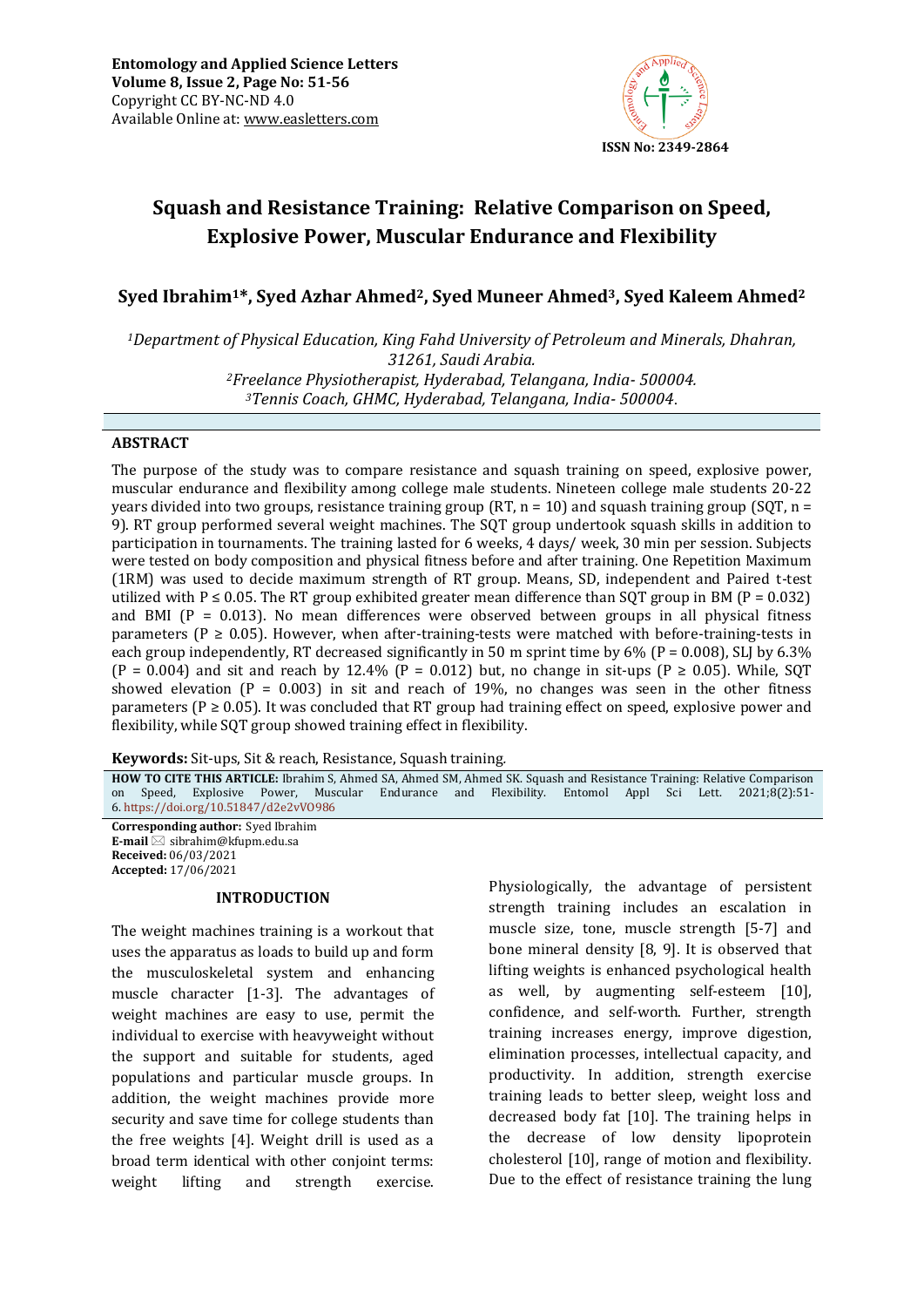function and cardiovascular circulation capacity increases. There is an effect on the overall appearance and body composition of a person indulging in resistance training. It slows down or stops the aging process [10]. It helps reduce the incidence of injury [11]. It also increases the agility, balance and coordination with more power available for the athlete. Research reveals that unless strength training is done regularly; we reduce about a half kilogram of muscle each year of our lives after age of 30 years. Unless we accomplish a safe and constructive weight lifting protocol, our muscles steadily reduce in size and strength causing atrophy, which in turn results in the loss of muscle [12] and a reduction of onehalf in Basal Metabolic Rate (BMR) each year [13]. Weight-bearing exercise also results in the prevention of osteoporosis [10]. For a majority of people in rehabilitation or with an innate disability, such as following stroke or orthopaedic surgery, strength training for feeble muscles is a vital feature to improve recovery [14]. Several studies examined the impact of resistance training on different categories of body mass index [15-21].

In the sphere of indoor racket games Squash is considered as the second fastest games [22]. It is a sport that is intricate and involves higher coordination, endurance, speed and power [23]. Cardiovascular endurance, local muscular endurance, speed and speed endurance are jointly denoted to as the energy system requirements that are perilous for squash [24]. Squash game places an extraordinary emphasis on the physical fitness of top participants, which entails a swift improvement of higher force, rapid variation of direction, and quick reaction. Squash at exclusive level has been testified as being principally aerobic with a major speed (alactic anaerobic) element and a minor but capricious lactic acid (anaerobic) factor [25].

Fitness is described as an ability to execute the movement and it creates reference to the entire array of physiological and psychological abilities [26]. Features accompanying with physical fitness in squash comprise aerobic capacity, anaerobic power, strength, speed, flexibility, balance and coordination. The utmost vital features for squash are cardiovascular, strength and flexibility since they are the base for the improvement of the rest of the skills [24]. Physical fitness for squash entails bunch of

# **Ibrahim** *et al.**Entomol. Appl. Sci. Lett., 2021, 8(2): 51-56*

items. Amongst the supreme essential factor is cardiorespiratory fitness and muscle endurance. This enables a squash player to exhibit suitable anaerobic and aerobic power along with a correspondingly significant ability for recovery. The other quality is considered as strength and speed-related skill and involves of muscle strength. Thus, it is principally essential to have a resilient abdomen and lower back with a judicious grip strength that is not beneath the threshold level and muscle speed. This helps the player to have a quick off-the mark speed of movement and racquet speed. Flexibility, particularly, the range of movement of quadriceps and hamstring muscles help avert harm and low percentage body fat (normal level 7-12% for men and 18-27% for women at the top level) are identically significant amongst the fitness variables [25].

Through the in-depth study of the literature in the area, it was observed that no study has been examined on the impact of resistance and squash training on speed, explosive power, muscular endurance and flexibility parameters of college male students. Hence, the aim of this investigation was to relate the impact of 5 weeks of resistance and squash training on 50 m sprint, standing long jump, sit ups and sit and reach parameters among college male students.

# **MATERIALS AND METHODS**

#### *Subjects*

Nineteen healthy sedentary male college students aged between 20 and 22 years from KFUPM, Dghahran participated in this exploration. The subjects were selected depending on BMI, the healthy, normal weight subjects whose BMI was between 18.5 to 24.9 kg / m<sup>2</sup> were permitted to partake in this investigation. The subjects were distributed into two groups named a resistance training group  $(RT, n = 10)$  and a squash training group  $(SQT, n)$  $= 9$ ).

#### *Procedures*

The dependent parameters that were tested in this investigation are the body composition (age, H, BM, BMI) and the physical fitness (50 m sprint, SLJ, sit ups and sit & reach). These tests were organized at the start and end of the training duration for all experimental groups.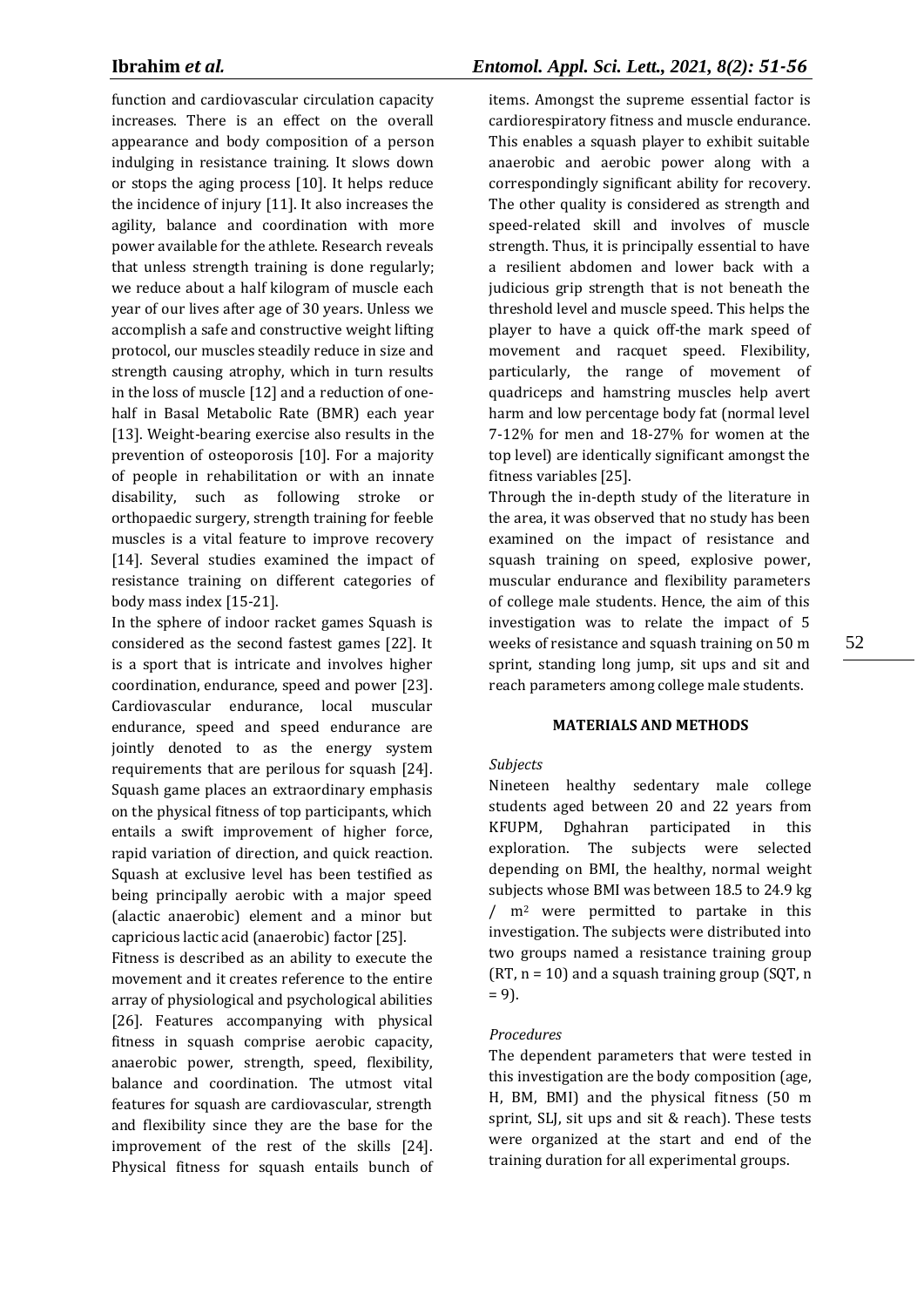### *Body compositions*

The body composition was measured before and after the training period for all subjects, were age, Height (H), Body Mass (BM) and Body Mass Index (BMI). The body mass was assessed by SECA medical Balance-Germany to the nearest 0.1 kg, while the participant wearing T-shirt and sport pant, the height was measured by speedometer to the nearby cm and the body mass index was evaluated by dividing the body mass in kg over the height in square meter.

### *50 m sprint (maximum speed)*

In this event of 50 m run which was conducted on the track two, participants were asked to take their positions behind a start line and run on the sound of the whistle as fast as possible till the end of the distance. The time of each participant was taken by a digital sport stop watch (Casio HS70W, China). The subjects were given two chances with a rest period of 5 minutes in between trails and the best time was taken for analysis.

#### *Standing long jump (explosive power)*

Participants were instructed to keep apart with knees bent and stand behind a take-off mark. They were asked to swing their arms and jump as far as possible and the distance was measured from take-off line to the nearest part jumped on the floor mat. The landing was observed and marked by one assistant. Each subject had two jumps and the best amongst the two was recorded in centimetres with a rest period of 5 minutes between each trail.

### *Sit-ups (muscular endurance)*

The sit-ups were conducted on a mat on the floor. Subjects were asked to lie down in supine position with knees bent at 90 degrees and hands bent across the chest and one assistant was asked to hold the legs of the participants. On the indication of the tester, the subject was asked to move his body up from the floor with head up and touch the knees and it was counted as one sit-up. He has to return back to the original position to start the next sit-up and continue doing it till the testers signal to stop. The number of the accurate executed sit-ups completed in 30 seconds period were scored. The best of two trails was recorded with a rest period of 5 minutes in between the trails.

#### *Sit and reach (flexibility)*

A flexibility box was used to record for this test. The participants were instructed to sit on the floor by keeping their knees fully extended and keep their feet against the box and then bend their trunk, keep their hands on the top of the box with palms placed over each other and reach as far as possible on top of the box which has the markings on it. They were advised to hold this position for at least 1 to 2 seconds, while holding the knees locked all the time. The best of two trails was recorded with an interval of 5 minutes between each trails.

#### *Training programs*

Two protocols were used in this study as training programs called, a resistance training and a squash training. The resistance training involved several weight machines such as seated leg press, seated abdomen, horizontal chest press, pull down, seated row, seated calf raises, seated leg extension, horizontal leg curls and seated back extension. Subjects exercised 5 weeks, 2 times per week for 30 min per training session. They also used an intensity of 40% of 1RM, 3 sets of 20 times with a rest period of 1 min between sets during the first week. The intensity increased by 5% in each 2 weeks. But in the last week, the intensity was reduced to 35% for the purpose of resting before the posttest measurements. Moreover, the squash training consisted of several skills such as front stroke, back stroke, overhead strokes, services and drops in addition to participating in tournaments.

#### *Statistical analysis*

Dependent variables were analyzed by the use of Mean and Standard Deviation. To find out the significant difference between the RT and SQT at pre-training measures and when post-tests were deducted from pre-tests (mean difference) after training, independent t-tests were used. To estimate the significant difference within groups paired t-tests were utilized. 0.05 was taken as the level of significance and SPSS version 16 was used as statistical tool.

#### **RESULTS AND DISCUSSION**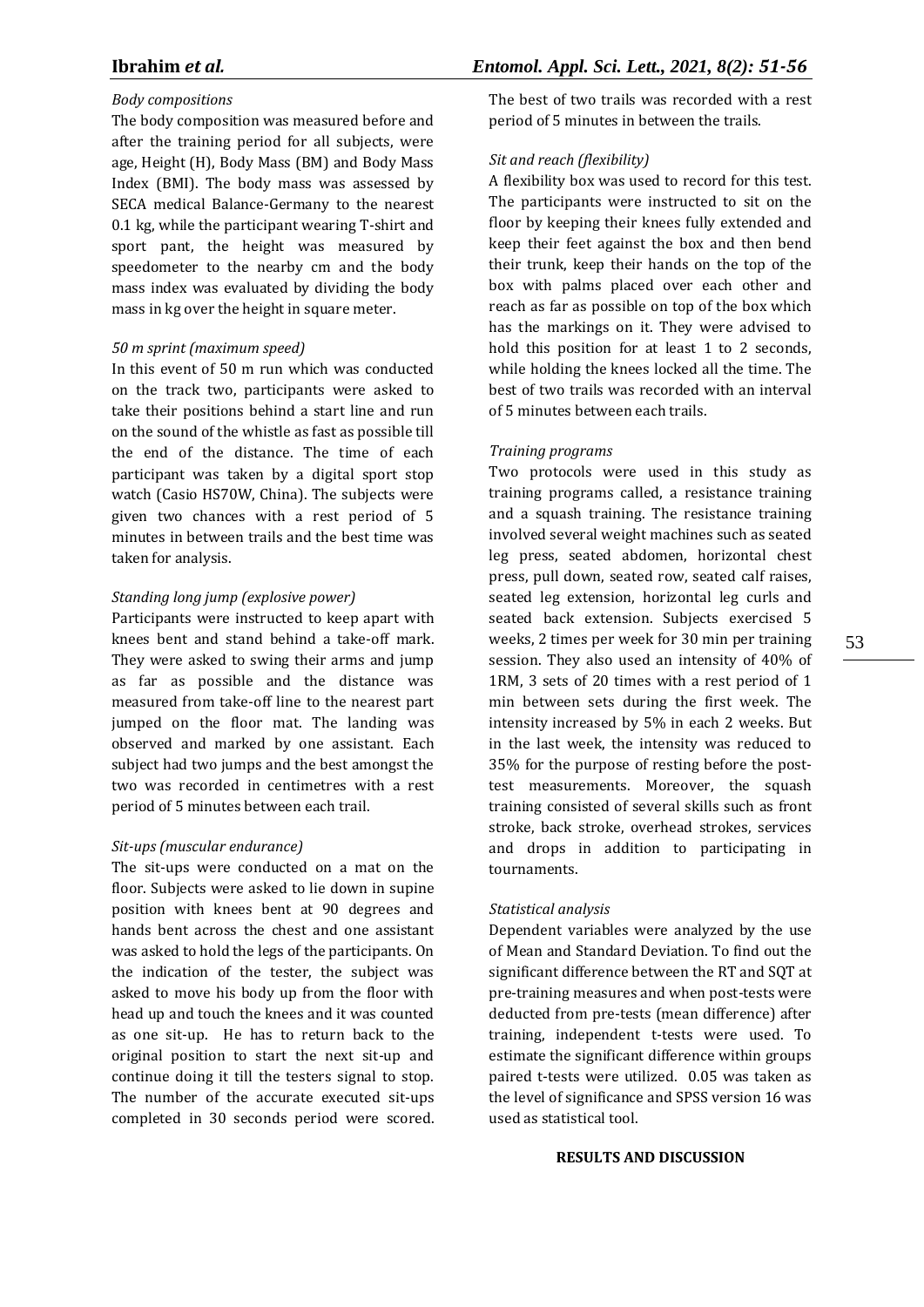| <b>Table 1.</b> Body Composition Farameters (mean $\pm$ SD) |              |                   |                   |                                |  |  |
|-------------------------------------------------------------|--------------|-------------------|-------------------|--------------------------------|--|--|
| Parameters                                                  | <b>Tests</b> | RT Group          | <b>SQT</b> Group  | P-Values<br>Independent t-test |  |  |
| Age $(y)$                                                   | Pre          | $21.00 \pm 0.66$  | $20.67 \pm 0.70$  | 0.305                          |  |  |
| $H$ (cm)                                                    | Pre          | $174.30 \pm 5.87$ | $170.78 \pm 5.26$ | 0.188                          |  |  |
| BM (kg)                                                     | Pre          | $65.50\pm 6.98$   | $66.70 \pm 6.62$  | 0.706                          |  |  |
|                                                             | Post         | $66.20 \pm 6.71$  | $66.14 \pm 6.34$  | 0.985                          |  |  |
|                                                             | Change       | $0.70 \pm 1.26$   | $-0.55 \pm 1.04$  | $0.032*$                       |  |  |
|                                                             | Pre          | $21.28 \pm 1.94$  | $22.81 \pm 1.19$  | 0.058                          |  |  |
| BMI (kg/m <sup>2</sup> )                                    | Post         | $21.71 \pm 1.95$  | $22.63 \pm 1.07$  | 0.227                          |  |  |
|                                                             | Change       | $0.43 \pm 0.55$   | $-0.17+0.35$      | $0.013*$                       |  |  |

**Table 1.** Body Composition Parameters (mean ± SD)

\*: Significant ( $P \le 0.05$ )

The RT and SQT groups showed no change  $(P \geq$ 0.05) at pre-test measures of age, H, BM and BMI. They also reported similar results ( $P \ge$ 0.05) in BM and BMI at post-tests. However, the RT group exhibited greater mean different values (change) than the SQT group in BM (0.70  $\pm$  1.26 vs -0.55  $\pm$  1.04 kg, respectively, P = 0.032) and in BMI (0.43  $\pm$  0.55 vs -0.17  $\pm$  0.35 kg / m<sup>2</sup>, respectively,  $P = 0.013$ . These results can be seen in **Table 1**.

|                               |                          | <b>Table 2.</b> I hysical Fitness I alameters (inealls $\pm$ SD) |                    |                                |
|-------------------------------|--------------------------|------------------------------------------------------------------|--------------------|--------------------------------|
| Parameters                    | Tests                    | RT Group                                                         | <b>SQT Group</b>   | P-Values<br>Independent t-test |
| 50m Sprint (sec)              | Pre                      | $4.81 \pm 0.32$                                                  | $5.25 \pm 0.39$    | 0.016                          |
|                               | Post                     | $4.52 \pm 0.33$                                                  | $5.15 \pm 0.45$    | 0.003                          |
|                               | Change                   | $-0.29 + 0.27$                                                   | $-0.10 \pm 0.33$   | 0.194                          |
|                               | P-Value (Paired t-test)  | 0.008(6%)                                                        | 0.402              |                                |
| <b>SLJ</b><br>(cm)            | Pre                      | $209.40 \pm 33.12$                                               | $169.89 \pm 18.03$ | 0.006                          |
|                               | Post                     | $222.60 \pm 28.51$                                               | $176.33 \pm 17.58$ | 0.001                          |
|                               | Change                   | $13.20 \pm 11.07$                                                | $6.44 \pm 14.35$   | 0.264                          |
|                               | P-Values (Paired t test) | $0.004(6.3\%)$                                                   | 0.215              |                                |
| Sit ups<br>$(30 \text{ sec})$ | Pre                      | $25.80 \pm 2.82$                                                 | $21.78 \pm 2.81$   | 0.006                          |
|                               | Post                     | 28.90±5.64                                                       | $23.00 \pm 3.31$   | 0.014                          |
|                               | Change                   | $3.10\pm4.63$                                                    | $1.22 \pm 2.04$    | 0.278                          |
|                               | P-Value (Paired t-test)  | 0.063                                                            | 0.111              |                                |
| Sit and Reach<br>(cm)         | Pre                      | $26.50 \pm 9.60$                                                 | $25.56 \pm 7.16$   | 0.813                          |
|                               | Post                     | 29.80±7.07                                                       | $30.44 \pm 6.38$   | 0.838                          |
|                               | Change                   | $3.30 \pm 3.34$                                                  | $4.88 \pm 3.44$    | 0.322                          |
|                               | P-Value (Paired t-test)  | $0.012(12.4\%)$                                                  | 0.003(19%)         |                                |

|  |  | <b>Table 2.</b> Physical Fitness Parameters (means $\pm$ SD) |
|--|--|--------------------------------------------------------------|
|  |  |                                                              |

No mean differences (post minus pre) were observed between groups in all physical fitness parameters ( $P \ge 0.05$ ). However, when the posttests were compared with the pre-tests in each group independently (paired t-test), the RT group decreased ( $P \le 0.05$ ) by 6% (50 m run time), 6.3% (SLJ), 12% (sit-ups) and 12.4% (sit and reach). While, the SQT group showed remarkable ( $P = 0.003$ ) drop in sit and reach by 19%, but no changes were reported in the other fitness parameters ( $P \geq 0.05$ ). These results were illustrated in **Table 2**.

The outcomes of this study pointed out that the RT program is more effective than the SQT. The

RT subjects increase their BM and BMI greater than their counterparts in SQT. This result can be understood by that the resistance training program may induce muscle hypertrophy [26]. The greater improvement of 50 m sprint, SLJ, sit-ups by the RT group may belong to the moderate intensity (40-60%), the high frequency (20 reps), the number of sets (5), and the short rest period of 60-90 seconds that were used. The similar increment in flexibility in the present study suggested that both training protocols contributed positively. The squash player always extends his arm, back, hamstring and other muscles repeatedly during a much, a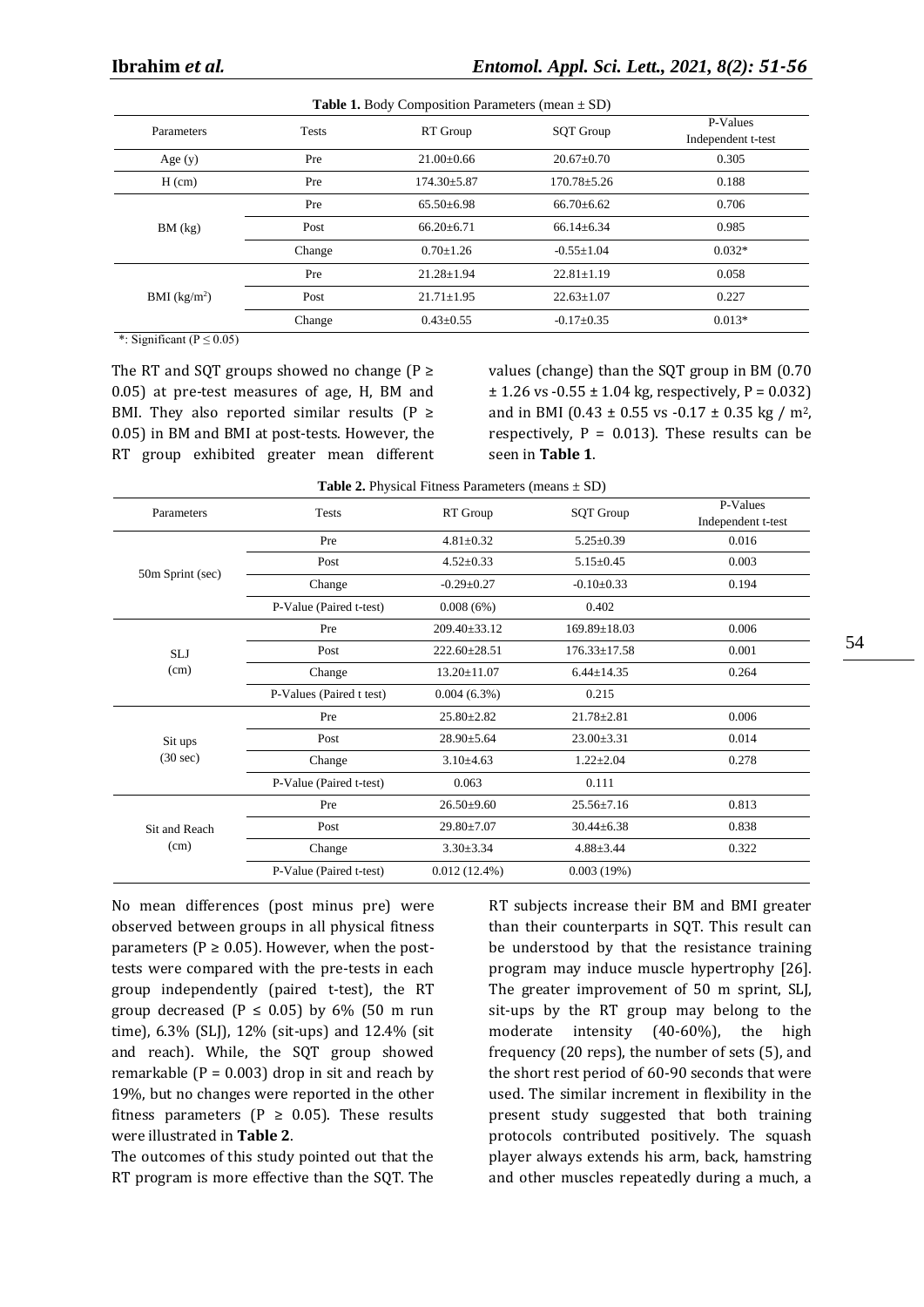game or a training session [27]. These actions lead to the enhancement of the flexibility. The resistance training also increases the ability of the muscle to extend when the subject performs several different weight lifting drills [28]. It is challenging to associate the results of this study with the previous investigations because of the poor data in the literature regarding the resistance and the squash training on fitness parameters. Jones, *et al.*, (2018) investigated the fitness profile of International adolescent squash players aged 10-12, 13-15 and 16-18 years [29]. The data of 16-18 years were only considered to be compared with our study. Jones *et al.*, (2018) reported 40 reps (30 seconds) in sit-ups which is greater than the data of the present study (28; RT, 23; SQT) [29]. The interpretation of these results belongs to the use of trained squash players who have 2 or more years of competition experience at the international standards by Jones *et al.* [29]. These findings are equally supported by Krasilshchikov, (2014) who observed almost similar results on the Malaysain Squash players at the National level equally supports these results [30].

### **CONCLUSION**

It was concluded that 5 weeks of resistance training are more effective than squash training on body composition, speed, explosive power and sit-ups, while both training methods showed similar significant increases in flexibility.

**ACKNOWLEDGMENTS:** The authors thank the participants for their support in the accomplishment of this study.

# **CONFLICT OF INTEREST:** None

**FINANCIAL SUPPORT:** None

# **ETHICS STATEMENT:** None

# **REFERENCES**

- 1. Stricker PR, Faigenbaum AD, McCambridge TM. Resistance training for children and adolescents. Pediatrics. 2020;145(6):1011.
- 2. Amiri F, Attari SG, Karimi YA, Motamedzadeh M, Karami M, Moghadam

RH, et al. examination of work-related musculoskeletal disorders and their related factors among farmers of Asadabad city in 2015. Pharmacophore. 2020;11(1):52-7.

- 3. Moubarez DA, Mohamed KA, El Din SS, Basheer MA, El Baz AA. Muscle ultrasound in assessment of critical illness neuromyopathy in comparison with nerve conduction. J Adv Pharm Edu Res. 2019;9(1):11-6.
- 4. Ibrahim S, Azhar AS, Ather AS, Ahsan AS. Weight training protocol: impact of diverse and organized exercise on certain components of motor fitness and functional variables amongst males. Int J Pharm Res Allied Sci. 2018;7(2):8-14.
- 5. Cuthbert M, Haff GG, Arent SM, Ripley N, McMahon JJ, Evans M, et al. Effects of variations in resistance training frequency on strength development in well-trained populations and implications for in-season athlete training: a systematic review and meta-analysis. Sports Med. 2021;51(8):1651-71.
- 6. Schoenfeld BJ, Grgic J, Van Every DW, Plotkin DL. Loading recommendations for muscle strength, hypertrophy, and local endurance: A re-examination of the repetition continuum. Sports. 2021;9(2):32.
- 7. Ibrahim S, Ahmed SA, Ahmed SM, Ahmed SK. Football Plyometric and sprint training on Hormones and Fitness elements among underweight College students. Entomol Appl Sci Lett. 2020;7(3):23-31.
- 8. Lasevicius T, Ugrinowitsch C, Schoenfeld BJ, Roschel H, Tavares LD, De Souza EO, et al. Effects of different intensities of resistance training with equated volume load on muscle strength and hypertrophy. Eur J Sport Sci. 2018;18(6):772-80.
- 9. Hamaguchi K, Kurihara T, Fujimoto M, Iemitsu M, Sato K, Hamaoka T, et al. The effects of low-repetition and light-load power training on bone mineral density in postmenopausal women with sarcopenia: a pilot study. BMC Geriatr. 2017;17(1):102.
- 10. Lesinski M, Herz M, Schmelcher A, Granacher U. Effects of resistance training on physical fitness in healthy children and adolescents: An umbrella review. Sports Med. 2020;50:1901-28.